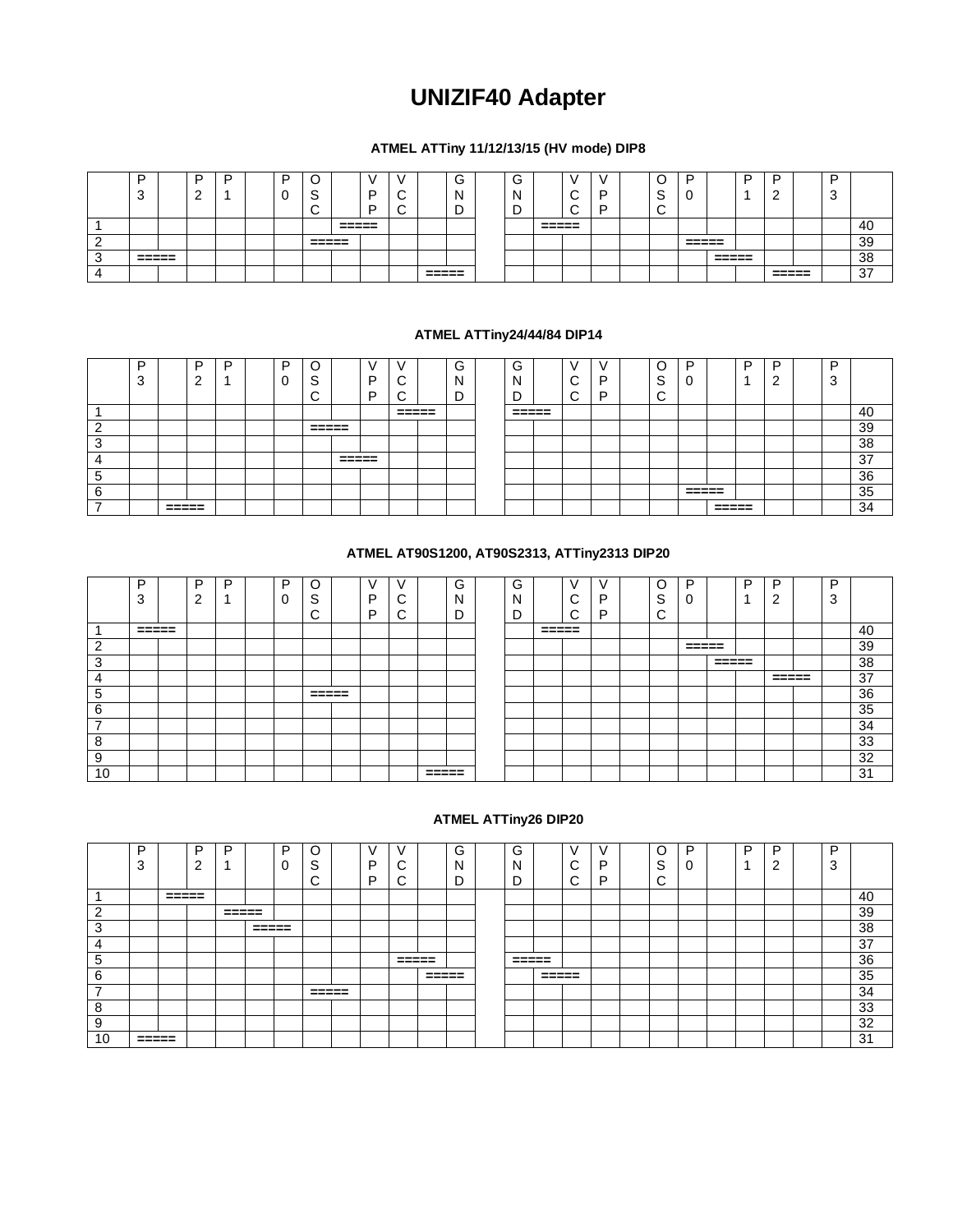#### **ATMEL ATMEGA8/48/88/168 DIP28**

|                          | P            | D           | D | P | C                   | V |                 |                     | $\sim$<br>G | G | $\vee$ | v | O      | P                   |                     | D | D                   | D |    |
|--------------------------|--------------|-------------|---|---|---------------------|---|-----------------|---------------------|-------------|---|--------|---|--------|---------------------|---------------------|---|---------------------|---|----|
|                          | $\sim$<br>د. | $\sim$<br>∠ |   | U | ົ<br>১              | P | ີ               |                     | N           | N | ັ      | D | S      | ŧ.                  |                     | ٠ | ◠                   | 3 |    |
|                          |              |             |   |   | ⌒<br>ັ              | Þ | ⌒<br>U          |                     | D           | r | ⌒<br>ັ | D | ⌒<br>ັ |                     |                     |   |                     |   |    |
|                          | $= 2222$     |             |   |   |                     |   |                 |                     |             |   |        |   |        |                     |                     |   |                     |   | 40 |
| $\overline{2}$           |              |             |   |   |                     |   |                 |                     |             |   |        |   |        |                     |                     |   |                     |   | 39 |
| 3                        |              |             |   |   |                     |   |                 |                     |             |   |        |   |        |                     |                     |   |                     |   | 38 |
| 4                        |              |             |   |   |                     |   |                 |                     |             |   |        |   |        |                     |                     |   |                     |   | 37 |
| 5                        |              |             |   |   |                     |   |                 |                     |             |   |        |   |        |                     |                     |   |                     |   | 36 |
| 6                        |              |             |   |   |                     |   |                 |                     |             |   |        |   |        |                     |                     |   |                     |   | 35 |
| $\overline{\phantom{a}}$ |              |             |   |   |                     |   | $=$ $=$ $=$ $=$ |                     |             |   |        |   |        |                     |                     |   |                     |   | 34 |
| 8                        |              |             |   |   |                     |   |                 | $=$ $=$ $=$ $=$ $=$ |             |   |        |   |        |                     |                     |   |                     |   | 33 |
| 9                        |              |             |   |   | $=$ $=$ $=$ $=$ $=$ |   |                 |                     |             |   |        |   |        |                     |                     |   |                     |   | 32 |
| 10                       |              |             |   |   |                     |   |                 |                     |             |   |        |   |        | $=$ $=$ $=$ $=$ $=$ |                     |   |                     |   | 31 |
| 11                       |              |             |   |   |                     |   |                 |                     |             |   |        |   |        |                     | $=$ $=$ $=$ $=$ $=$ |   |                     |   | 30 |
| 12                       |              |             |   |   |                     |   |                 |                     |             |   |        |   |        |                     |                     |   | $=$ $=$ $=$ $=$ $=$ |   | 29 |
| 13                       |              |             |   |   |                     |   |                 |                     |             |   |        |   |        |                     |                     |   |                     |   | 28 |
| 14                       |              |             |   |   |                     |   |                 |                     |             |   |        |   |        |                     |                     |   |                     |   | 27 |

## **ATMEL AT90S8515, ATMEGA8515/8535 DIP40**

|                | P<br>3 |         | P<br>2 | P           |                     | P<br>$\Omega$ | O<br>ົ<br>১ | V<br>P | V<br>⌒<br>◡ |                     | G<br>N | G<br>N |       | $\vee$<br>⌒<br>U | V<br>P | O<br>S | P<br>O | P | P<br>$\overline{2}$ | P<br>3 |    |
|----------------|--------|---------|--------|-------------|---------------------|---------------|-------------|--------|-------------|---------------------|--------|--------|-------|------------------|--------|--------|--------|---|---------------------|--------|----|
|                |        |         |        |             |                     |               | ⌒<br>◡      | P      | ⌒<br>◡      |                     | D      | D      |       | C                | Þ      | С      |        |   |                     |        |    |
| -4             |        |         |        |             |                     |               |             |        |             |                     |        |        | ===== |                  |        |        |        |   |                     |        | 40 |
| $\overline{2}$ |        |         |        |             |                     |               |             |        |             |                     |        |        |       |                  |        |        |        |   |                     |        | 39 |
| 3              |        |         |        |             |                     |               |             |        |             |                     |        |        |       |                  |        |        |        |   |                     |        | 38 |
| 4              |        |         |        |             |                     |               |             |        |             |                     |        |        |       |                  |        |        |        |   |                     |        | 37 |
| 5              |        |         |        |             |                     |               |             |        |             |                     |        |        |       |                  |        |        |        |   |                     |        | 36 |
| 6              |        | $=====$ |        |             |                     |               |             |        |             |                     |        |        |       |                  |        |        |        |   |                     |        | 35 |
| $\overline{7}$ |        |         |        | $= = = = =$ |                     |               |             |        |             |                     |        |        |       |                  |        |        |        |   |                     |        | 34 |
| 8              |        |         |        |             | $=$ $=$ $=$ $=$ $=$ |               |             |        |             |                     |        |        |       |                  |        |        |        |   |                     |        | 33 |
| 9              | =====  |         |        |             |                     |               |             |        |             |                     |        |        |       |                  |        |        |        |   |                     |        | 32 |
| 10             |        |         |        |             |                     |               |             |        |             |                     |        |        |       |                  |        |        |        |   |                     |        | 31 |
| 11             |        |         |        |             |                     |               |             |        |             |                     |        |        |       |                  |        |        |        |   |                     |        | 30 |
| 12             |        |         |        |             |                     |               |             |        |             |                     |        |        |       |                  |        |        |        |   |                     |        | 29 |
| 13             |        |         |        |             |                     |               |             |        |             |                     |        |        |       |                  |        |        |        |   |                     |        | 28 |
| 14             |        |         |        |             |                     |               |             |        |             |                     |        |        |       |                  |        |        |        |   |                     |        | 27 |
| 15             |        |         |        |             |                     |               |             |        |             |                     |        |        |       |                  |        |        |        |   |                     |        | 26 |
| 16             |        |         |        |             |                     |               |             |        |             |                     |        |        |       |                  |        |        |        |   |                     |        | 25 |
| 17             |        |         |        |             |                     |               |             |        |             |                     |        |        |       |                  |        |        |        |   |                     |        | 24 |
| 18             |        |         |        |             |                     |               |             |        |             |                     |        |        |       |                  |        |        |        |   |                     |        | 23 |
| 19             |        |         |        |             |                     |               | =====       |        |             |                     |        |        |       |                  |        |        |        |   |                     |        | 22 |
| 20             |        |         |        |             |                     |               |             |        |             | $=$ $=$ $=$ $=$ $=$ |        |        |       |                  |        |        |        |   |                     |        | 21 |

#### **ATMEL ATMEGA16/32 DIP40**

|                | P<br>ົ<br>3         |                     | Þ<br>$\sim$<br>∠ | D           |         | P<br>U | O<br>$\sim$<br>১<br>⌒<br>ι, | $\mathcal{L}$<br>P<br>P | ⌒<br>U<br>⌒<br>ι,   |                     | ⌒<br>G<br>Ν<br>D | G<br>N<br>D         |         | V<br>⌒<br>ັ<br>⌒ | ν<br>D<br>D | O<br>S<br>⌒<br>◡ | P<br>U | D<br>и | D<br>◠<br>ے | D<br>3 |    |
|----------------|---------------------|---------------------|------------------|-------------|---------|--------|-----------------------------|-------------------------|---------------------|---------------------|------------------|---------------------|---------|------------------|-------------|------------------|--------|--------|-------------|--------|----|
|                |                     |                     |                  |             |         |        |                             |                         |                     |                     |                  |                     |         |                  |             |                  |        |        |             |        | 40 |
| $\overline{2}$ |                     |                     |                  |             |         |        |                             |                         |                     |                     |                  |                     |         |                  |             |                  |        |        |             |        | 39 |
| 3              |                     |                     |                  |             |         |        |                             |                         |                     |                     |                  |                     |         |                  |             |                  |        |        |             |        | 38 |
| 4              |                     |                     |                  |             |         |        |                             |                         |                     |                     |                  |                     |         |                  |             |                  |        |        |             |        | 37 |
| 5              |                     |                     |                  |             |         |        |                             |                         |                     |                     |                  |                     |         |                  |             |                  |        |        |             |        | 36 |
| 6              |                     | $=$ $=$ $=$ $=$ $=$ |                  |             |         |        |                             |                         |                     |                     |                  |                     |         |                  |             |                  |        |        |             |        | 35 |
| $\overline{7}$ |                     |                     |                  | $= = = = =$ |         |        |                             |                         |                     |                     |                  |                     |         |                  |             |                  |        |        |             |        | 34 |
| 8              |                     |                     |                  |             | $=====$ |        |                             |                         |                     |                     |                  |                     |         |                  |             |                  |        |        |             |        | 33 |
| 9              | $=$ $=$ $=$ $=$ $=$ |                     |                  |             |         |        |                             |                         |                     |                     |                  |                     |         |                  |             |                  |        |        |             |        | 32 |
| 10             |                     |                     |                  |             |         |        |                             |                         | $=$ $=$ $=$ $=$ $=$ |                     |                  | $=$ $=$ $=$ $=$ $=$ |         |                  |             |                  |        |        |             |        | 31 |
| 11             |                     |                     |                  |             |         |        |                             |                         |                     | $=$ $=$ $=$ $=$ $=$ |                  |                     | $=====$ |                  |             |                  |        |        |             |        | 30 |
| 12             |                     |                     |                  |             |         |        |                             |                         |                     |                     |                  |                     |         |                  |             |                  |        |        |             |        | 29 |
| 13             |                     |                     |                  |             |         |        |                             |                         |                     |                     |                  |                     |         |                  |             |                  |        |        |             |        | 28 |
| 14             |                     |                     |                  |             |         |        |                             |                         |                     |                     |                  |                     |         |                  |             |                  |        |        |             |        | 27 |
| 15             |                     |                     |                  |             |         |        |                             |                         |                     |                     |                  |                     |         |                  |             |                  |        |        |             |        | 26 |
| 16             |                     |                     |                  |             |         |        |                             |                         |                     |                     |                  |                     |         |                  |             |                  |        |        |             |        | 25 |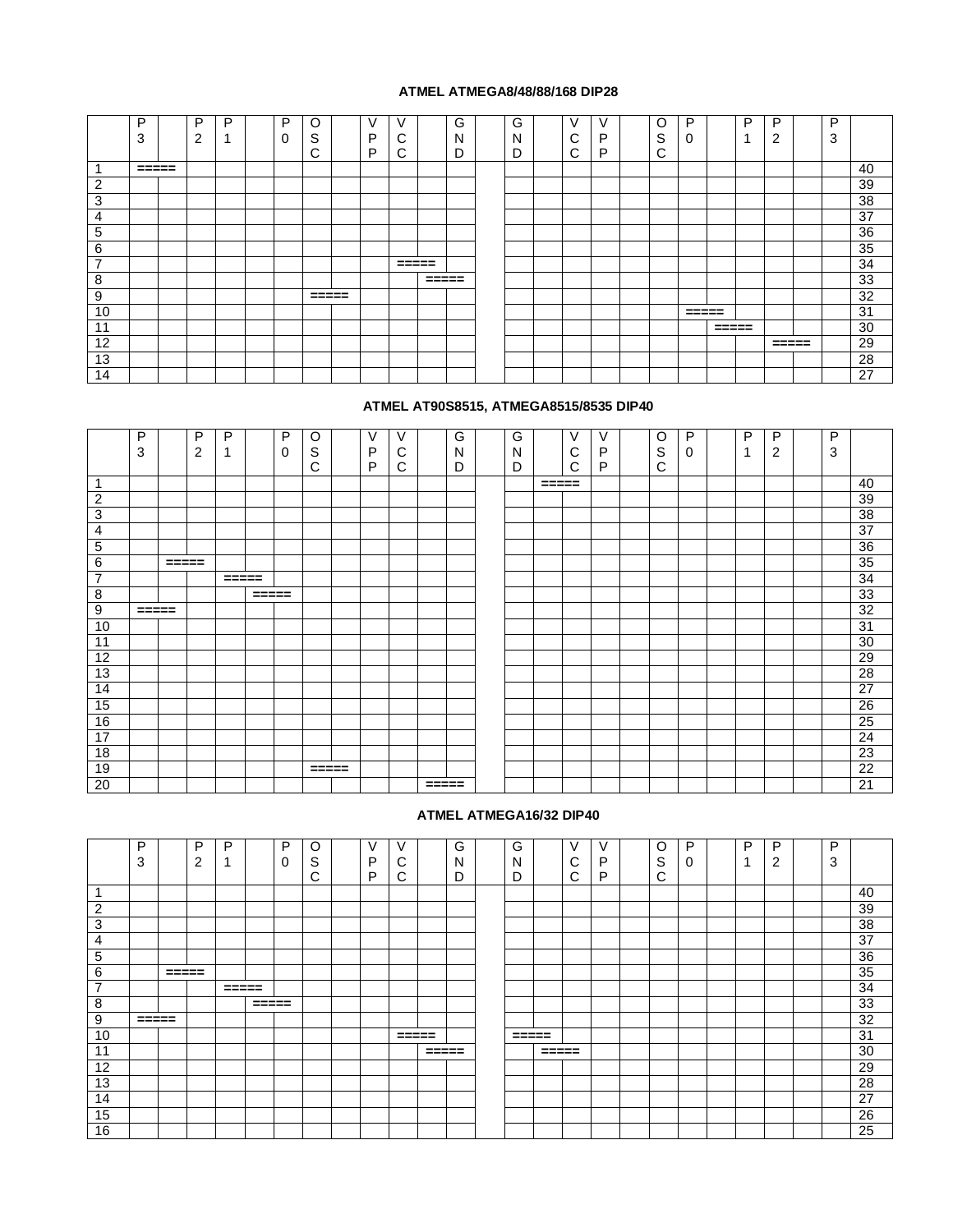| .       |  |  |  |  |  |  |  |  |  |  |  |  |               |
|---------|--|--|--|--|--|--|--|--|--|--|--|--|---------------|
| . .     |  |  |  |  |  |  |  |  |  |  |  |  | $\sim$<br>- 7 |
|         |  |  |  |  |  |  |  |  |  |  |  |  | $\sim$<br>- - |
| ററ<br>∼ |  |  |  |  |  |  |  |  |  |  |  |  | - -           |

### **MICROCHIP PIC12C508/509, PIC12F508/509/ DIP8**

|   | Ð<br>$\sqrt{2}$<br>ີ | ┍<br>- | D | - | ⌒<br>∼ |                  | D<br>Е |       |        | $\sqrt{2}$<br>v<br>M<br>-<br>◡ | ∽<br>-<br>c<br>N<br>− | $\sim$<br>$\sim$ | - | $\sim$<br>$\overline{\phantom{a}}$<br>╭ | n                |                  | D | - | D<br>◠<br>u |    |
|---|----------------------|--------|---|---|--------|------------------|--------|-------|--------|--------------------------------|-----------------------|------------------|---|-----------------------------------------|------------------|------------------|---|---|-------------|----|
|   |                      |        |   |   |        |                  |        | ----- | ------ |                                | ------<br>-----       |                  |   |                                         |                  |                  |   |   |             | 40 |
|   |                      |        |   |   |        |                  |        |       |        |                                |                       |                  |   |                                         |                  | ------<br>------ |   |   |             | 39 |
| J |                      |        |   |   |        |                  |        |       |        |                                |                       |                  |   |                                         | ------<br>------ |                  |   |   |             | 38 |
|   |                      |        |   |   |        | ------<br>------ |        |       |        |                                |                       |                  |   |                                         |                  |                  |   |   |             | 37 |

#### **MICROCHIP PIC16XX DIP14**

|                                    | D | D | D | D |                 |                  |   |                | $\sim$<br>⊖ | ⌒<br>G          |   |  | ∽           | ח               |                | D | D | D |          |
|------------------------------------|---|---|---|---|-----------------|------------------|---|----------------|-------------|-----------------|---|--|-------------|-----------------|----------------|---|---|---|----------|
|                                    |   |   |   |   | <u></u><br>- 10 |                  | D |                | N           | N               | ⌒ |  | $\sim$<br>Ë |                 |                |   |   | u |          |
|                                    |   |   |   |   | ⌒               |                  | □ |                |             |                 | ⌒ |  | ⌒           |                 |                |   |   |   |          |
|                                    |   |   |   |   |                 |                  |   | ------<br>---- |             | ------<br>----- |   |  |             |                 |                |   |   |   | 40       |
| ⌒                                  |   |   |   |   |                 |                  |   |                |             |                 |   |  |             |                 | ------<br>---- |   |   |   | 39       |
| ີ<br>ت                             |   |   |   |   |                 |                  |   |                |             |                 |   |  |             | ------<br>----- |                |   |   |   | 38       |
|                                    |   |   |   |   |                 | ------<br>------ |   |                |             |                 |   |  |             |                 |                |   |   |   | דפ<br>7٥ |
| $\overline{\phantom{0}}$<br>∽<br>J |   |   |   |   |                 |                  |   |                |             |                 |   |  |             |                 |                |   |   |   | 36       |
| 6                                  |   |   |   |   |                 |                  |   |                |             |                 |   |  |             |                 |                |   |   |   | 35       |
| $\overline{\phantom{0}}$           |   |   |   |   |                 |                  |   |                |             |                 |   |  |             |                 |                |   |   |   | 34       |

## **MICROCHIP PIC16XX DIP18**

|                          | D<br>3 | D<br>c<br>_ | D | P<br>╭<br>υ | $\sim$<br>v<br>$\sim$ |       | $\vee$<br>P<br>P | ⌒<br>ັ<br>⌒<br>ີ |                | G<br>N<br>∍<br>◡ | $\sim$<br>G<br>N | $\sim$<br>ັ<br>$\sim$<br>ັ | D<br>D | C<br>S<br>$\sim$<br>ີ | D     |       | D | D<br>$\sqrt{2}$ | D<br>$\Omega$<br>Ő |    |
|--------------------------|--------|-------------|---|-------------|-----------------------|-------|------------------|------------------|----------------|------------------|------------------|----------------------------|--------|-----------------------|-------|-------|---|-----------------|--------------------|----|
|                          |        |             |   |             |                       |       |                  |                  |                |                  |                  |                            |        |                       |       |       |   |                 |                    | 40 |
| $\sim$                   |        |             |   |             |                       |       |                  |                  |                |                  |                  |                            |        |                       |       |       |   |                 |                    | 39 |
| $\sim$<br>J              |        |             |   |             |                       |       |                  |                  |                |                  |                  |                            |        |                       |       |       |   |                 |                    | 38 |
|                          |        |             |   |             |                       | ===== |                  |                  |                |                  |                  |                            |        |                       |       |       |   |                 |                    | 37 |
| 5                        |        |             |   |             |                       |       |                  |                  | ------<br>____ |                  |                  |                            |        |                       |       |       |   |                 |                    | 36 |
| 6                        |        |             |   |             |                       |       |                  |                  |                |                  |                  |                            |        |                       |       | ===== |   |                 |                    | 35 |
| $\overline{\phantom{a}}$ |        |             |   |             |                       |       |                  |                  |                |                  |                  |                            |        |                       | ===== |       |   |                 |                    | 34 |
| റ<br>o                   |        |             |   |             |                       |       |                  |                  |                |                  |                  |                            |        |                       |       |       |   |                 |                    | 33 |
| $\Omega$                 |        |             |   |             |                       |       |                  |                  |                |                  | <b>RRRR</b>      |                            |        |                       |       |       |   |                 |                    | 32 |

## **MICROCHIP PIC16XX DIP28**

|                          | P<br>$\sim$<br>۰J | D<br>$\sim$<br>▵ | D | P | C<br>$\sim$<br>১<br>⌒<br>ັ | V<br>D<br>D | ⌒ |                     | $\sim$<br>G<br>Ν<br>D | G<br>N<br>┍         |                     | $\vee$<br>⌒<br>ັ<br>⌒ | v<br>D<br>D | O<br>S<br>⌒<br>ັ | D<br>τ.             |                 | D | D<br>⌒ | D<br>3 |    |
|--------------------------|-------------------|------------------|---|---|----------------------------|-------------|---|---------------------|-----------------------|---------------------|---------------------|-----------------------|-------------|------------------|---------------------|-----------------|---|--------|--------|----|
|                          |                   |                  |   |   |                            |             |   |                     |                       |                     |                     |                       |             |                  |                     | $=$ $=$ $=$ $=$ |   |        |        | 40 |
| ົ<br>∠                   |                   |                  |   |   |                            |             |   |                     |                       |                     |                     |                       |             |                  | $=$ $=$ $=$ $=$ $=$ |                 |   |        |        | 39 |
| 3                        |                   |                  |   |   |                            |             |   |                     |                       |                     |                     |                       |             |                  |                     |                 |   |        |        | 38 |
| $\overline{4}$           |                   |                  |   |   |                            |             |   |                     |                       |                     |                     |                       |             |                  |                     |                 |   |        |        | 37 |
| 5                        |                   |                  |   |   |                            |             |   |                     |                       | <b>RRRR</b>         |                     |                       |             |                  |                     |                 |   |        |        | 36 |
| 6                        |                   |                  |   |   |                            |             |   |                     |                       |                     |                     |                       |             |                  |                     |                 |   |        |        | 35 |
| $\overline{\phantom{a}}$ |                   |                  |   |   |                            |             |   |                     |                       |                     |                     |                       |             |                  |                     |                 |   |        |        | 34 |
| 8                        |                   |                  |   |   |                            |             |   | $=$ $=$ $=$ $=$ $=$ |                       |                     |                     |                       |             |                  |                     |                 |   |        |        | 33 |
| 9                        |                   |                  |   |   |                            |             |   |                     |                       |                     | $=$ $=$ $=$ $=$ $=$ |                       |             |                  |                     |                 |   |        |        | 32 |
| 10                       |                   |                  |   |   |                            |             |   |                     |                       | $=$ $=$ $=$ $=$ $=$ |                     |                       |             |                  |                     |                 |   |        |        | 31 |
| 11                       |                   |                  |   |   |                            |             |   |                     |                       |                     |                     |                       |             |                  |                     |                 |   |        |        | 30 |
| 12                       |                   |                  |   |   |                            |             |   |                     |                       |                     |                     |                       |             |                  |                     |                 |   |        |        | 29 |
| 13                       |                   |                  |   |   |                            |             |   |                     |                       |                     |                     |                       |             |                  |                     |                 |   |        |        | 28 |
| 14                       |                   |                  |   |   |                            |             |   |                     |                       |                     |                     |                       |             |                  |                     |                 |   |        |        | 27 |